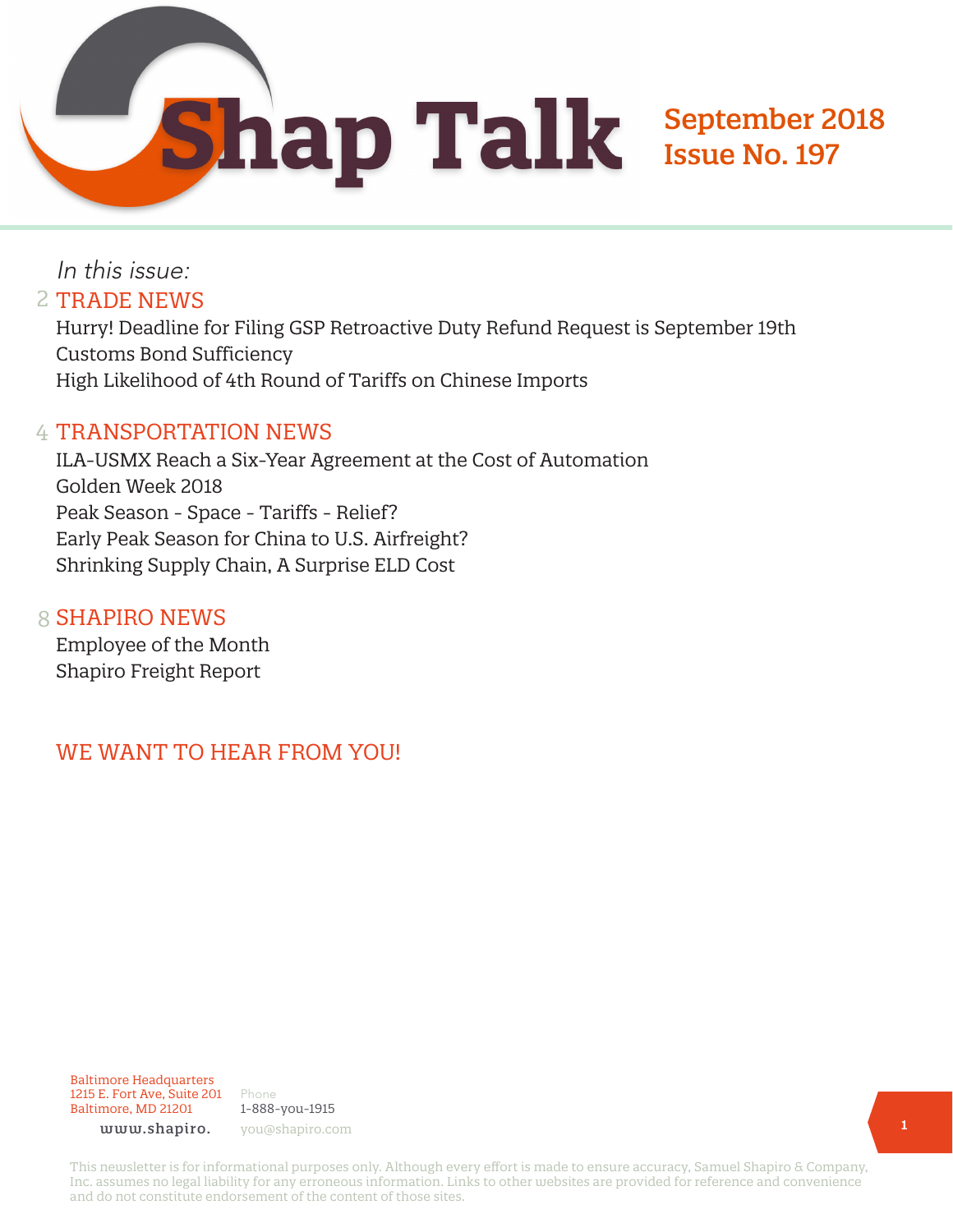

# **TRADE NEWS:**

### Hurry! Deadline for Filing GSP Retroactive Duty Refund Request is September 19th

Customs and Border Protection (CBP) has published an official reminder ([CSMS 18-000505\)](https://csms.cbp.gov/viewmssg.asp?Recid=23709&page=&srch_argv=&srchtype=&btype=&sortby=&sby=) to file Generalized System of Preferences (GSP) refund requests for goods entered or withdrawn from a warehouse for consumption during the lapse period of January 1, 2018 through April 21, 2018.

The three phases of the retroactive duty refund plan are as follows:

Phase I – CBP has completed the auto refund processing of importations entered during the lapse with special program indicator (SPI) "A" and checks are forthcoming.

Phase II - CBP began processing manual refunds of importations entered during the lapse with the SPI "A" that may be subject to additional review.

Phase III – Importers wishing to claim GSP preference on importations entered during the lapse period without the SPI "A" must submit a Post Summary Correction (PSC) or protest requesting the GSP refund no later than September 19, 2018.

CBP will deny all GSP duty refund requests received after September 19, 2018 (unless the request is a resubmission of a request made prior to the September 19th deadline).

If you have shipments that were eligible for duty free treatment under GSP that were not entered with the SPI "A", then please [contact us](https://www.shapiro.com/contact-us-cargo/) to submit either a Post Summary Correction (PSC) or formal protest to CBP on your behalf.



# Customs Bond Sufficiency

Additional Tariffs of 10%, 25% and 50% have a major impact on your Customs bond!

Customs and Border Protection (CBP) is urging importers, brokers and sureties to be proactive in determining bond sufficiency based on the implementation of additional tariffs. CBP has advised that the numbers of insufficient bonds have almost doubled thus far in September.

How does this impact the importer?

Shipments can be delayed if Customs deems a bond to be insufficient and an additional bond will have to be put in place before Customs can clear the shipment. No one wants to see a shipment delayed, especially after it has already been subjected to an additional tariff!

Baltimore Headquarters 1215 E. Fort Ave, Suite 201 Baltimore, MD 21201

Phone 1-888-you-1915 www.shapiro. you@shapiro.com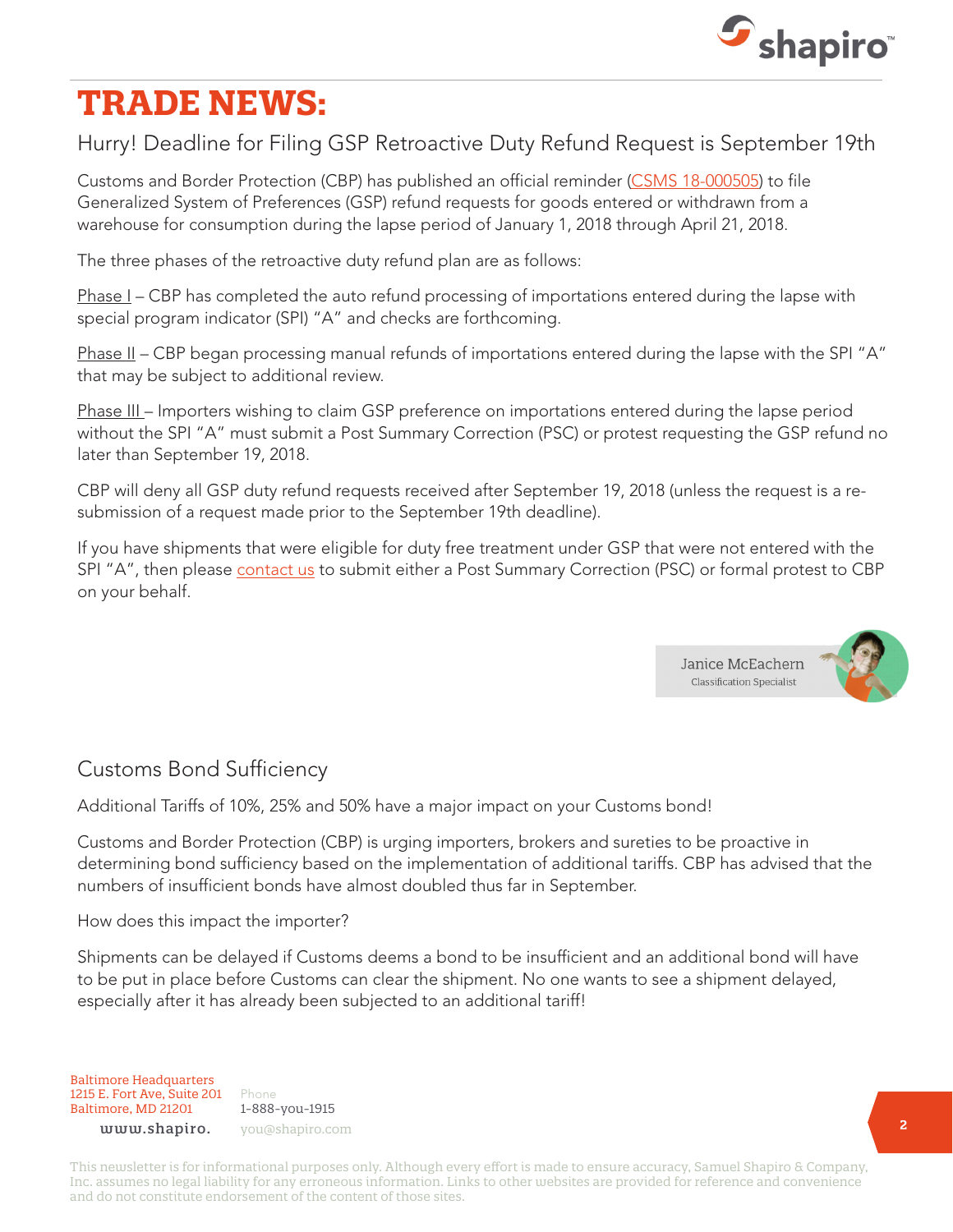

Customs is working closely with the main sureties to perform long term projections, so importers will be sufficiently bonded for a 12-month period. If your goods are subject to the additional tariffs (steel, aluminum, Section 301), Customs is seeking a proactive forecast for the next 12 months, as opposed to the customary 10% of total duties, taxes and fees from the previous 12 months.

While the additional tariffs are in place, bond sufficiency should be monitored by the importer closely. Importers will start to see their Customs broker or surety reach out to them regarding their bond sufficiency. Importers should be prepared to discuss and act quickly to resolve the issue if their bond sufficiency is in question. Customs typically allows an importer 10 days to form a response.

Don't forget to include antidumping/countervailing duties when calculating the bond amount and remember to increase the limit at your bank for withdrawals of Customs Duty.





#### High Likelihood of 4th Round of Tariffs on Chinese Imports

As the Trade War between the United States and China continues to escalate, the potential for another round of tariffs imposed against China (totaling \$267 billion worth of Chinese imports) was announced by President Trump in early September. These latest tariffs, which many pundits are already referring to as "List 4", are said to be "ready to go" and would only serve to add more fuel to a fire that is well on its way to being out of hand.

On Wednesday, September 5th, in regard to the impending List 3 tariffs, President Trump told reporters on Air Force One that, "The \$200 billion we are talking about could take place very soon depending on what happens with them. To a certain extent it's going to be up to China. And I hate to say this, but behind that is another \$267 billion ready to go on short notice, if I want."

List 3 and "List 4" provide a distinct competitive advantage to the U.S. in this trade war against China as the sheer monetary value of these lists significantly overshadows the annual dollar value of goods that China purchases from the U.S. Hence, China cannot match the tariffs tit for tat and must resort to other measures (possibly increasing taxes on U.S. businesses with a presence in China) to effectively combat these latest tariffs.

Though talks between high ranking economic officials from both the U.S. and China are set to resume later this month, it seems highly unlikely that any resolution will occur given the steadfast beliefs of each countries' governing bodies.

> McKenzie Dillon **Marketing Analyst**



Baltimore Headquarters 1215 E. Fort Ave, Suite 201 Baltimore, MD 21201

1-888-you-1915 www.shapiro. you@shapiro.com

Phone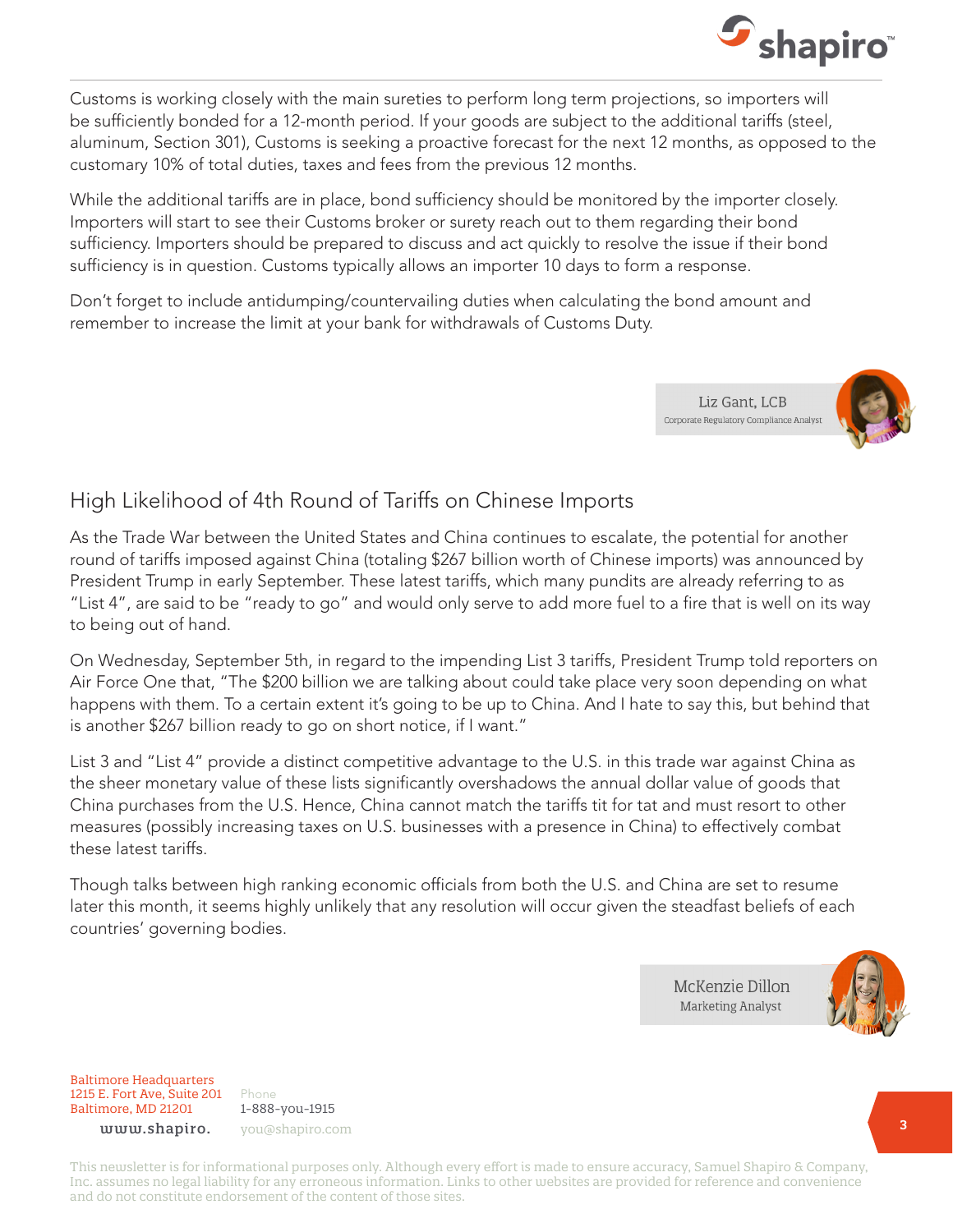

# **TRANSPORTATION NEWS**

### ILA-USMX Reach a Six-Year Agreement at the Cost of Automation

The International Longshoremen's Association (ILA) and the United States Maritime Alliance (USMX) have reached a master contract for six years for East and Gulf Coast port operations, ensuring labor stability through September 30th, 2024, which extends two years beyond the West Coast contract agreed upon by the International Longshore and Warehouse Union (ILWU) and the Pacific Maritime Association (PMA). The ILA/USMX agreement also extends beyond the more basic wage, pension, and contract issues outlined in the ILWU/PMA agreement by directly addressing the issue of automated terminals and managing terminal operations in today's mega-ship environment.

Terminal automation issues ranked as the primary contract concerns for the ILA when approaching negotiations and were the cause of stalled negotiations in December due to disagreement between the two parties as to what constituted fully-automated versus semi-automated terminal operations. In the words of Dennis Daggett, President of the Atlantic Coast District ILA, "the final agreement emphatically states that no fully automated terminals and no fully automated equipment will be implemented during the life of the contract." This is a major departure from the 2012-2016 contract, which created a New Technology and Automation Committee that was charged with evaluating the impact that new technology had on jobs while simultaneously aiding displaced workers.

The new contract language is most troubling for major East and Gulf Coast ports who planned to leverage automation technology to improve efficiency, particularly in the face of mega-ships. The lack of port automation could result in a shift in cargo volumes back to the West Coast, which the East and Gulf Coast ports obtained following labor threats on the West Coast in 2014 and 2015.

Nevertheless, the contract does allow some support for ports still grappling with the operational woes of mega-ships by providing terminals with greater flexibility to reduce the mandatory work period when large vessels do not arrive on schedule. The new ILA/USMX contract is set to go in effect following the expiration of the existing contract on September 30th, 2018.



Baltimore Headquarters 1215 E. Fort Ave, Suite 201 Baltimore, MD 21201

Phone 1-888-you-1915 www.shapiro. you@shapiro.com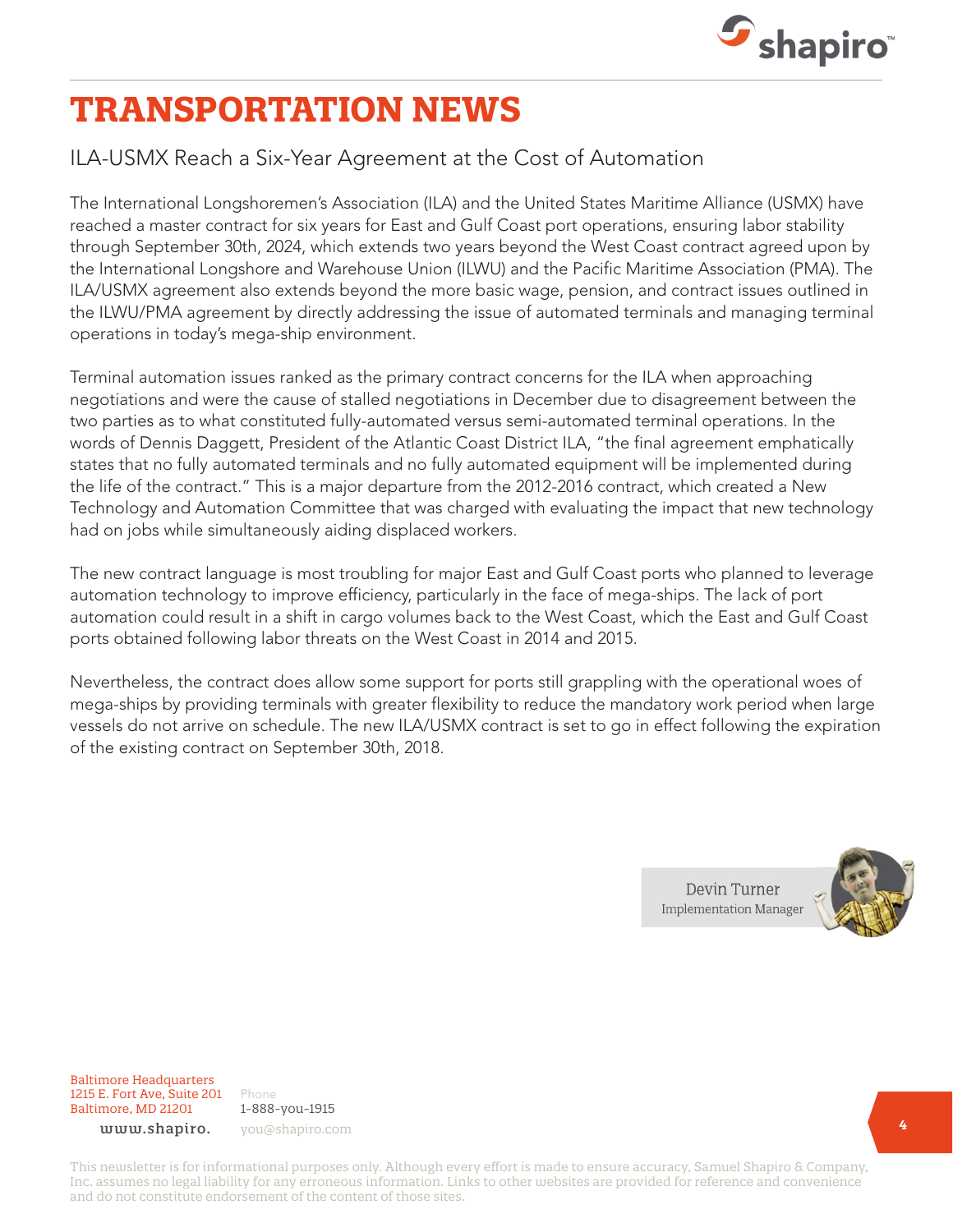

### Golden Week 2018

China's Mid-Autumn Festival is rapidly approaching and will be followed by Golden Week, both of which will create cargo delays for shipments arriving in and departing from China and Hong Kong. This year, the Mid-Autumn Festival takes place from September 22nd to September 24th, while Golden Week, also known as the National Day Holiday, will commence on October 1st and last through October 7th.

In observance of Golden week, production will halt on October 1st and resume on October 8th. Cargo will still depart during this period, but only if the deadlines outlined below are met. September 28th will be the last working day to receive cargo and have it cleared through Customs. Though September 29th and 30th are still considered working days, it is likely that staffing will be limited.

| <b>Shipment</b>                   | <b>Last Day</b> | <b>Action</b>                                | <b>Other Notes</b>                                                 |
|-----------------------------------|-----------------|----------------------------------------------|--------------------------------------------------------------------|
| FCL.                              | 9/28/2018       | Must be gated into the<br>port               | Sat/Sun are buffer days<br>to correct document<br><i>issues</i>    |
| Consolidated FCL                  | 9/24/2018       | Must be received at<br>warehouse             | Allows time for container<br>stuffing                              |
| Shipments departing after<br>10/8 | 9/28/2018       | Must be booked and<br>confirmed by carrier   | Stuffing/customs clear-<br>ance, etc. can be done<br>after holiday |
| LCL with Co-Leader                | 9/24/2018       | Must be received at<br>Co-Loader's Warehouse | Allows time for container<br>stuffing                              |
| Air Freight                       | 9/28/2018       | Must be delivered to<br>airport              | Allows time for customs<br>clearance for ETD during<br>holiday     |

#### Departure Deadlines During Golden Week:

So, when will your cargo sail?

Typically, carriers' schedules don't change, it's just the schedules on and after Golden Week that will be prone to blank sailings. However, this year we are noting a significant uptick in blank sailings immediately following Golden Week, which implies carriers are expecting a significant slowdown in October – likely a combined result of impending tariffs and the holiday.

Thus far, 2M, OA and THE have all confirmed blank sailings for weeks 40 and 41, with THE also confirming blank sailings all the way through week 52. As it stands, week 41 will provide the largest hit to shippers as announced blank sailings already account for over a 66,000 TEU reduction in capacity. Keep in mind that even more blank sailings for Week 41 and the weeks following Golden Week are likely to be announced the week of September 17th.

> Merritt Trigg Business Development & **Marketing Manager**



Baltimore Headquarters 1215 E. Fort Ave, Suite 201 Baltimore, MD 21201

Phone 1-888-you-1915 www.shapiro. you@shapiro.com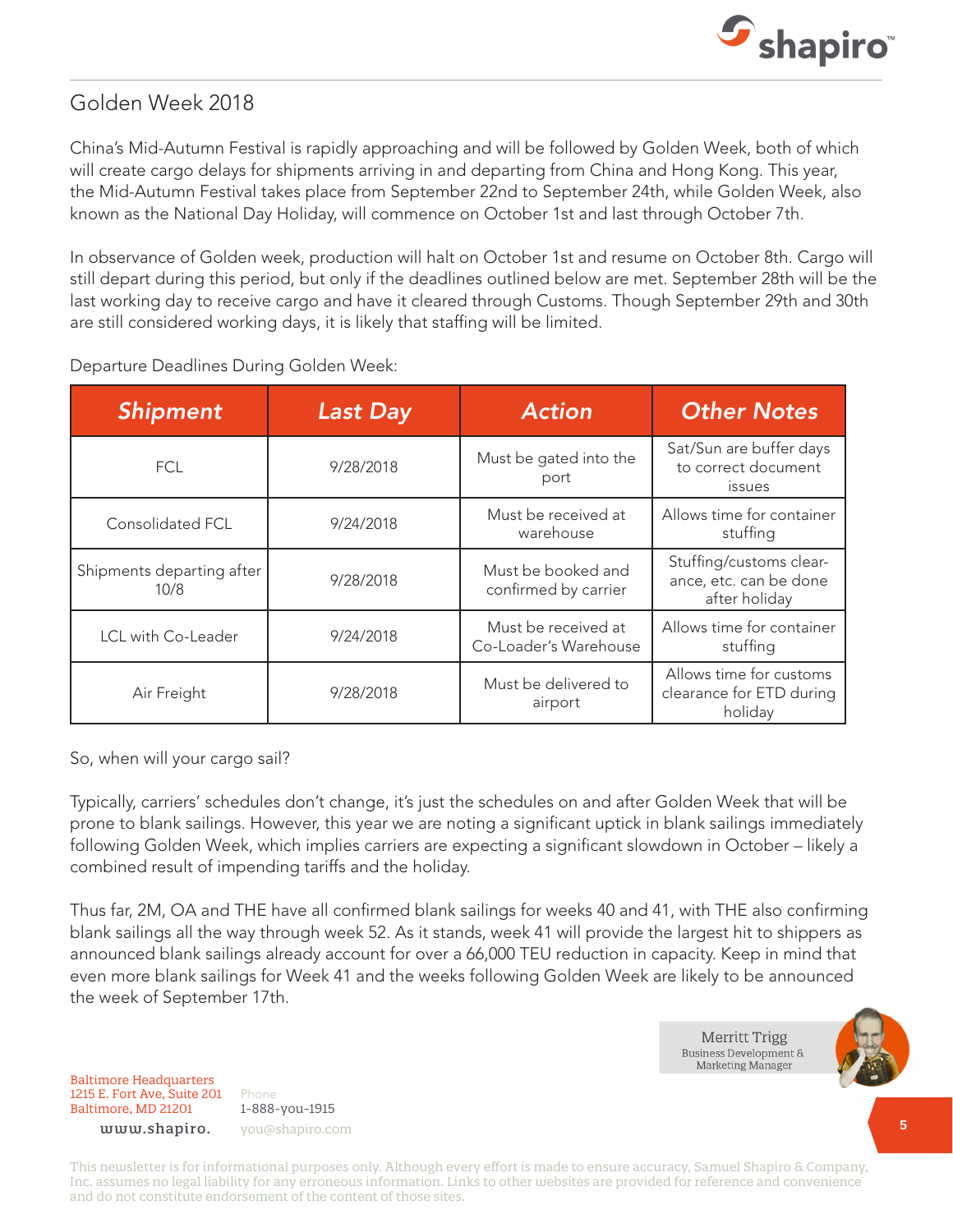

### Peak Season - Space - Tariffs - Relief?

There are many factors contributing to the current space shortage that is being experienced on Eastbound Pacific vessels; early shipping due to tariff uncertainties, an unprecedented 4 typhoons in Asia in the month of August that threw vessels off schedule, not to mention the carriers deliberate pull of capacity which affected on time performance while drastically increasing carrier profitability.

The struggle for space is real, with importers of all sizes being forced to pay \$400 to \$600 above already inflated spot rates to get space on overbooked vessels that are rolling containers weekly. To add to the mayhem, Peak Season is upon us and will only lead to worsened conditions in the coming weeks.

What is the outlook for the coming months and early 2019?

BCO's, NVOCC's and carriers are projecting a short slack time in late Fall and expect imports to pick back up with renewed fervor in December. Chinese New Year (CNY) falls on February 5th in 2019. To prepare for the CNY closings, let's hope that carriers plan to invest in increased capacity for the pre-CNY push, which coincides with the expectation of a rising import market.

> Tammy Sandridge **Global Logistics Manager**



# Early Peak Season for China to U.S. Airfreight?

Just as everyone is catching their breath from the whirlwind of ocean carrier service cuts, continued space issues, and constant rollings, we will need to begin bracing ourselves for yet another scramble as importers vie for air space over the coming weeks. We predict this could cause an earlier than usual air peak.

In anticipation of the increased tariff rates on List 3, we foresee shippers rushing to import last-minute goods prior to the deadline, which has yet to be determined. We will surely begin to see rate spikes, as well as congestion and space issues as an effect of this push.

We have also learned of an insufficient charter service in the market. This can cause more constraints on space as Apple is launching a new product this Fall and is forced to move on scheduled freighters.

Upcoming holidays could also put a damper on your air freight plans – pay special attention to the Mid-Autumn Festival and Golden Week!

Though the above list of hazards seems daunting, it does not take into consideration any other delaying circumstance, such as harsh storms out of origin/transfer ports. It is typhoon season, after all.

Baltimore Headquarters 1215 E. Fort Ave, Suite 201 Baltimore, MD 21201

Phone 1-888-you-1915 www.shapiro. you@shapiro.com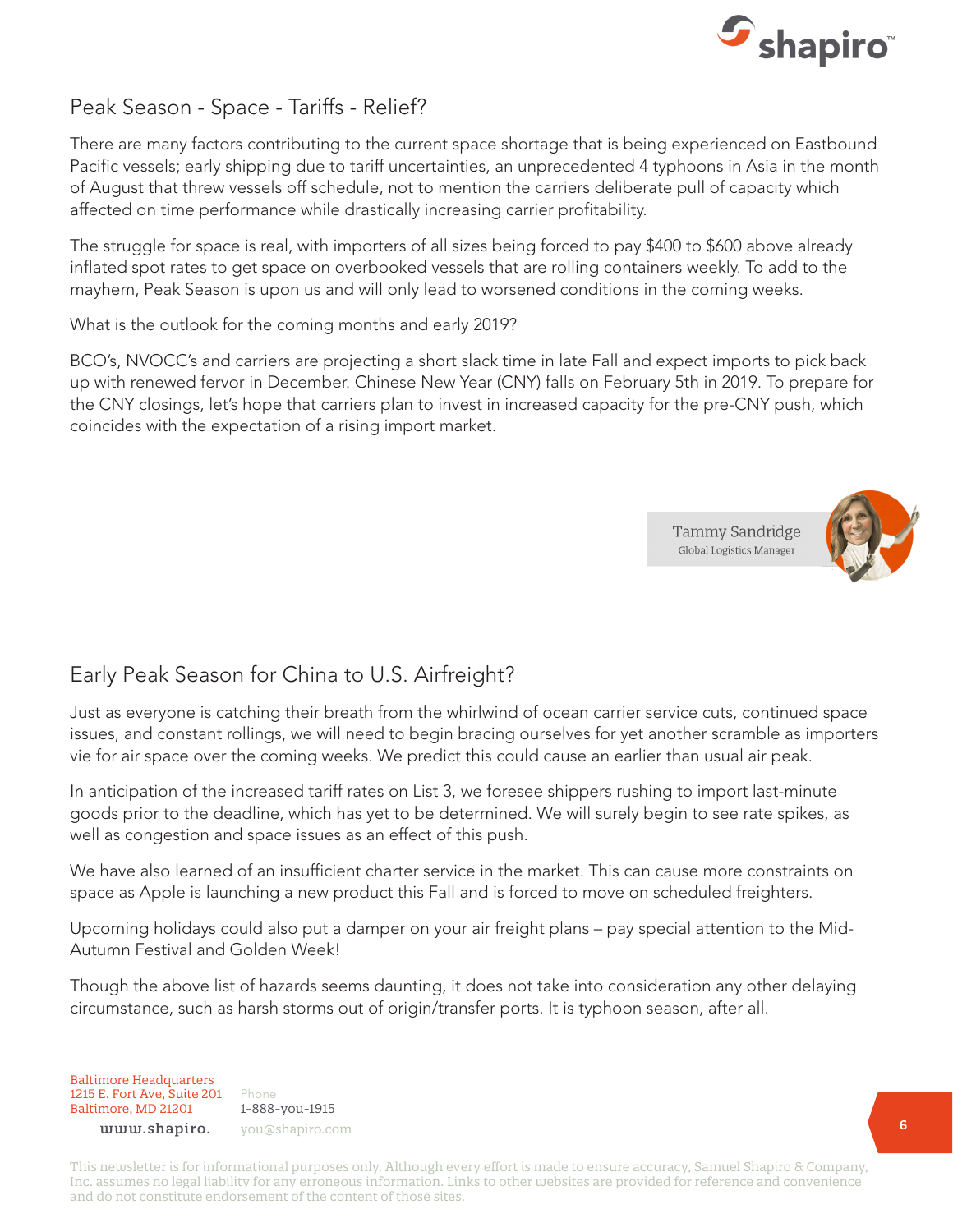

To best prepare for this air crunch, please provide Shapiro with your shipping requests as soon as possible. Once we understand your cargo ready date and complete details, we will use our Shap-like reflexes and get your cargo booked and moved so quickly that you won't even realize the effects of the high demand air freight market.

> Marley Cooper **Global Logistics Manager**



# Shrinking Supply Chain, A Surprise ELD Cost

The Electronic Logging Device (ELD) mandate, implemented at the end of 2017, has presented a variety of challenges to shippers, carriers and forwarders a like, but not in the ways originally expected.

Prior to the ELD implementation, there was a lot of speculation as to how ELD's were going to affect trucker capacity, and the industry has fallen prey to a significant employment reduction. However, an argument could be made that the largest impact has been felt by shippers requiring longer transit times as ELD has forced truckers to strictly adhere to their Hours of Service (HOS) requirements.

According to an analysis by Zipline Logistics, transit times for long haul moves have increased 16.2% since the ELD mandate took effect in December 2017. Though the ELD mandate didn't amend any of the existing HOS requirements, truckers are cutting back driving time to avoid HOS violations in the new electronic environment.

The 11-hour rule has been in place since 2004, but ELD compliance has forced drivers to more strictly adhere to these hours. In some instances, drivers stop ahead of time to ensure they have a place to rest, adding extra hours to the supply chain.

Per the Federal Motor Carrier Safety Administration (FMCSA), the percentage of driver inspections resulting in at least one HOS violation dropped from 1.19% to 0.64% percent from December 2017 to May 2018. Given all the above, it is not surprising that truckers are giving precedence to shorter hauls where they can make more moves and profit.



Baltimore Headquarters 1215 E. Fort Ave, Suite 201 Baltimore, MD 21201

Phone 1-888-you-1915 www.shapiro. you@shapiro.com